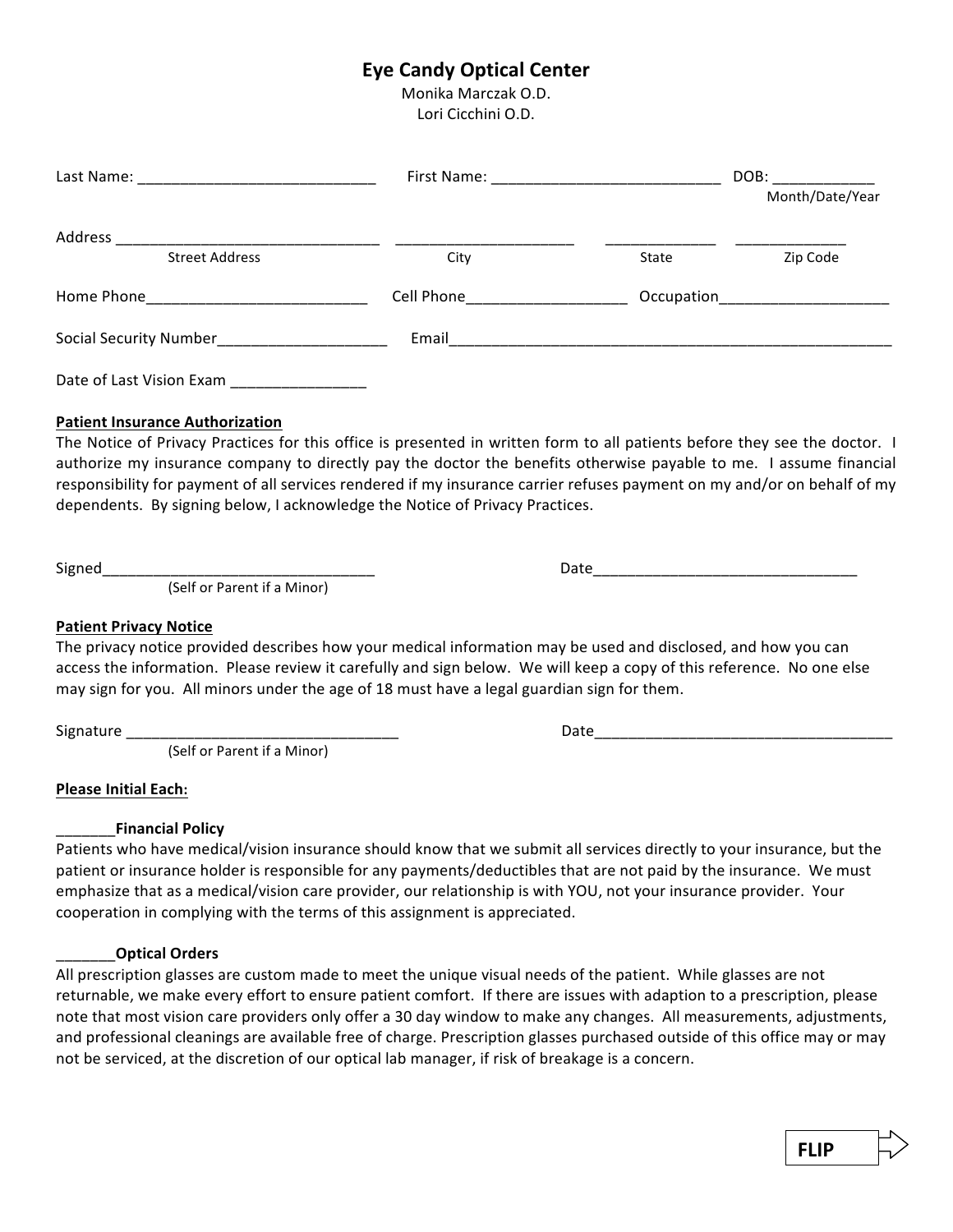#### **Why do I need this test?**

Digital Retinal Photography gives us a more comprehensive way of viewing your eyes, and it allows us to perform a more thorough exam. This photo will provide us/you a baseline. This photo adds to our ability to evaluate the health of your eyes, which is especially important if you have headaches, spots or flashes, a family history of glaucoma, diabetes or macular degeneration, high blood pressure, elevated cholesterol, rheumatoid arthritis or melanoma.

#### **Vision vs. Medical Insurance Consent Form**

Many of our patients have vision coverage and medical insurance. They are very different in terms of the services they cover and it is important for our patients to understand those differences. Vision coverage (VSP, EveMed, VBA, etc.) is mainly designed to determine a prescription for glasses and is not equipped to deal with complex medical conditions and/or diagnoses. When a medical condition is present (such as diabetes, cataracts, dry eye, floaters, etc.) it is necessary to file the claim with your major medical coverage (BCBS, Aetna, UPMC, Cigna, etc.) and the co-pays for that insurance will apply in addition to any non-covered services. If you do not have medical insurance but require a medical exam, please realize you will pay a higher fee than the normal well-visit exam.

Insurance carriers set these rules and our office is obligated to follow them. In most cases, it is difficult to determine prior to the examination which type of insurance our office will be billing. In the event that we do not accept your insurance we will provide you with an itemized receipt so that you may file with your carrier for reimbursement. If you have any questions, please let us know.

I understand the guidelines stated above and I authorize Dr. Marczak to bill my insurance accordingly.

| Signature                          | Date                  |
|------------------------------------|-----------------------|
| (Self or Parent if a Minor)        |                       |
| Name of Vision Insurance Provider  | Name of Policy Holder |
| Name of Medical Insurance Provider | Name of Policy Holder |